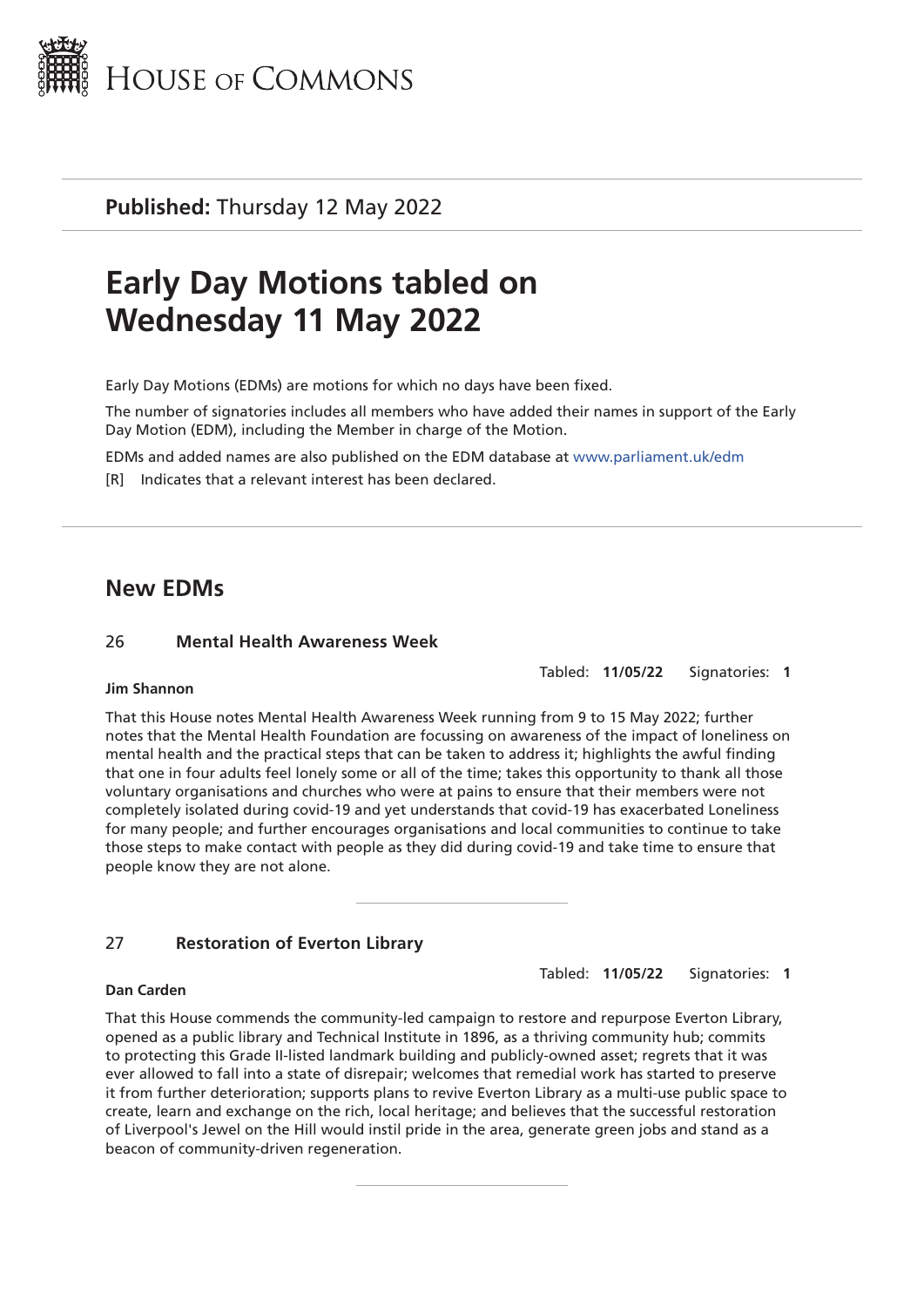# 28 **Abortion rights in the United States**

#### **Ms Diane Abbott**

Tabled: **11/05/22** Signatories: **1**

That this House expresses its grave concern about the series of attacks that have been launched in the United States on a woman's right to choose; notes that the leaked opinion of the US Supreme Court overturning the judgement of Roe v Wade has been authenticated; is aware that poorer women and many from ethnic minorities already experience severe difficulties in exercising their reproductive rights and that this situation could become much worse; further notes that antichoice campaigners in the United States are attempting to build support overseas, including in this country; and resolves to support a strong defence of a woman's right to choose in this country and internationally.

# 29 **Energy price rises and the price cap**

#### **Ms Diane Abbott**

That this House notes the recent rise in energy prices and that these price rises have intensified a cost of living crisis; also notes that the price cap is projected to rise again in October 2022 and that this, in combination with the seasonal increase in demand for energy in winter, will impoverish millions of the poorest in Britain; further notes that Ofgem is a government agency which determines the energy price cap and that energy companies have made record profits this year; and calls on the Government to direct Ofgem to rule out any increase in the energy price cap in October.

# 30 **Turkish military action in Northern Iraq**

Tabled: **11/05/22** Signatories: **1**

Tabled: **11/05/22** Signatories: **1**

# **Chris Stephens**

That this House notes and condemns the attacks by Turkish forces on the Metina mountain area in the border area of Duhok in Northern Iraq, that have included jets bombing villages, helicopters dropping ground troops and the terrorising and wounding of Kurdish civilians on the pretext of challenging the PKK, who have called repeatedly for a ceasefire and negotiations for a peaceful and democratic solution to the Kurdish Question in Turkey; further notes that the Turkish forces are being aided by the armed forces of the KDP, the ruling party in the Kurdistan Regional Government, whose Prime Minister Masrour Barzani met with Turkey's President Recep Erdogan shortly before the invasion was launched, before arriving in London for talks on trade with the Government; and calls on the Secretary of State for Foreign, Commonwealth and Development Affairs to urge the Turkish Government to end this invasion and to withdraw troops immediately and seek immediate negotiations with the PKK on a ceasefire and progress towards a peaceful and democratic solution.

# 31 **Consumer phone access**

Tabled: **11/05/22** Signatories: **1**

# **Robert Halfon**

That this House believes that consumers deserve a proper customer telephone service from utility and service provider companies; congratulates the Daily Mail for launching this important campaign; notes that no customer should have to wait longer than ten minutes to be connected to an adviser, rather than an automated bot; understands that older or more vulnerable people cannot always access internet services and that therefore the provision of an adequate telephone service is critical; recognises that if companies fail to provide a suitable and adequate phone service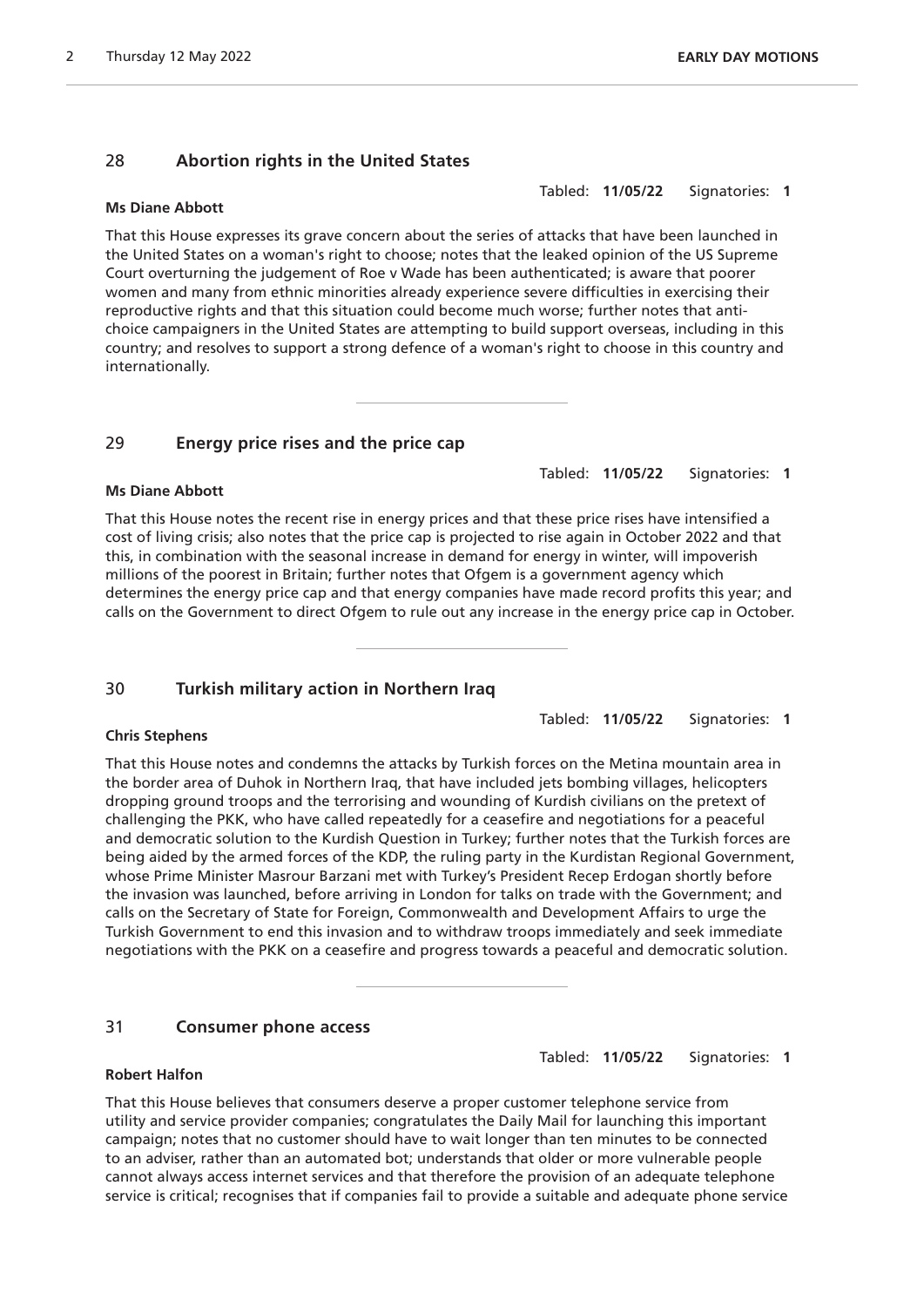to support their customers, they should face financial penalties which can be passed on to the consumer through rebates; and calls upon the Government to introduce new customer protection legislation that would ensure efficient, responsible and immediate customer service is guaranteed.

#### 32 **ME Awareness Day 2022**

#### **Carol Monaghan**

That this House recognises 12 May 2022 as Myalgic Encephalomyelitis (ME) Awareness Day, which aims to highlight the impact this condition has on approximately 250,000 people across the UK; commends the endless dedication of campaigners and charities working to raise awareness of ME as a serious and debilitating neurological condition; welcomes the publication of the new National Institute for Health and Care Excellence guidelines on ME/CFS which has removed the recommendation of graded exercise therapy; looks forward to the full implementation of these guidelines as part of a complete overhaul of how ME services are planned and delivered; and calls on the Government to take urgent and significant steps to improve health and social care provision for people with ME.

#### 33 **Moratorium on fracking**

#### **Wera Hobhouse**

That this House expresses concern at reports that Cuadrilla have been given another year to explore options for its wells; regrets that fracking for shale gas is still being considered despite the renewable alternatives that are available; urges the Government to ensure the moratorium on fracking is made both statutory and permanent; and calls on the Prime Minister to step in to ensure all fracking wells are decommissioned as soon as possible.

# 34 **Killing of Shireen Abu Akleh**

**Grahame Morris John McDonnell Kim Johnson Tommy Sheppard Liz Saville Roberts Caroline Lucas**

Bell Ribeiro-Addy **Ian Lavery** Ian Lavery Ian Byrne Beth Winter **Chris Stephens** Chris Stephens Jeremy Corbyn Claudia Webbe Richard Burgon

That this House is shocked by the killing of Al-Jazeera journalist Shireen Abu Akleh by Israeli forces whilst reporting on raids in Jenin; extends its sincere condolences to her family and colleagues who are devastated by her death; is appalled that this widely-respected, brave and committed journalist was hit by a bullet whilst wearing a press vest, with gunfire having started without prior instruction to stop filming; notes that fellow journalist Shatha Hanaysha who was present at the time believes that the group was targeted for attack by the Israeli army; considers that this shocking incident must be in the wider context of Israeli forces systematically targeting journalists working in Palestine and the failure to properly investigate killings of media workers; notes that the International Federation of Journalists, the Palestinian Journalists' Syndicate and the International

Tabled: **11/05/22** Signatories: **1**

Tabled: **11/05/22** Signatories: **1**

Tabled: **11/05/22** Signatories: **14**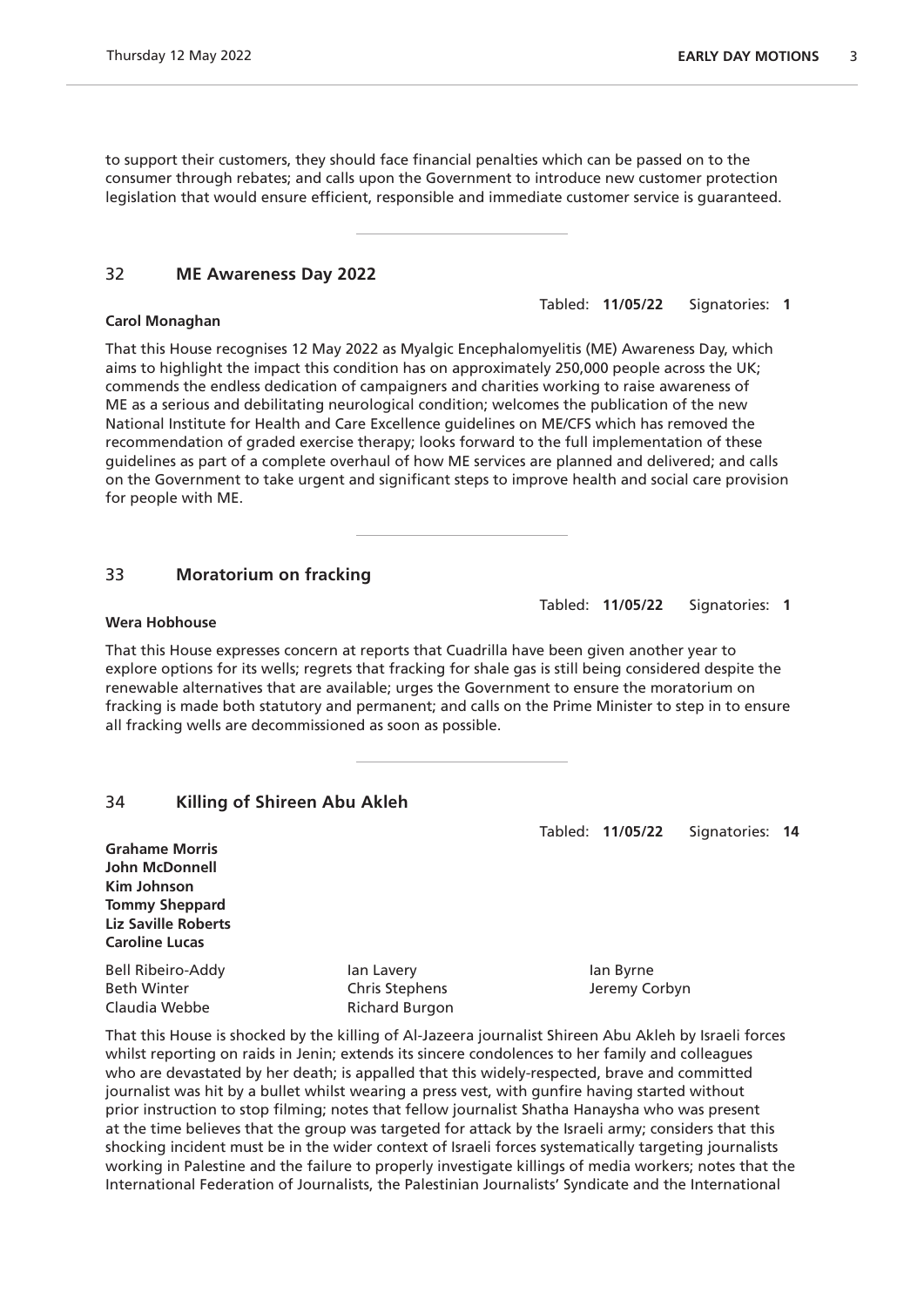Centre of Justice for Palestinians previously submitted a formal complaint to the International Criminal Court last month regarding such treatment; calls for a full independent investigation of this case, with swift action to bring those responsible for Shireen's death to account; and joins the National Union of Journalists and the International Federation of Journalists in demanding an end to, and justice for, the wider targeting and killings of Palestinian journalists by Israeli forces.

# **Added Names**

Below are EDMs tabled in the last two weeks to which names have been added. Only the first 6 names and any new names are included.

# 1 **Planned coalmine in Whitehaven, Cumbria**

Tabled: **10/05/22** Signatories: **6**

**Caroline Lucas Jonathan Edwards Douglas Chapman Beth Winter John McDonnell Kim Johnson**

That this House is concerned by Government plans to approve the first new coalmine for 30 years in Whitehaven, Cumbria, in order to supply steelworks; notes that industry figures say there's no demand for the mine, and that a former British Steel Chief Executive has warned the plans will delay the conversion to green steel; further notes that coal from the proposed mine will mostly be exported to Europe, will not reduce reliance on Russian coal, and will create far fewer jobs in Cumbria than would be generated by investment in green industries; recognises that no new unabated coal plants, new coal mines or mine extensions can be approved for development after 2021 according to the IEA if global temperature rise is to be limited to 1.5 degrees; further recognises the Glasgow Climate Pact committed the UK to accelerating efforts towards the phasedown of unabated coal power; welcomes the UK's founding role in the creation of the Powering Past Coal Alliance and the Government's recognition that the current statutory duty to maintain and develop an economically viable domestic coal-mining industry is at odds with its climate leadership ambitions and policies on coal; and therefore calls on the Government to urgently rule out any new coal mining in the UK, set a 2035 near zero emission steel target, and amend the Coal Industry Act to give the Coal Authority a statutory duty to manage the phasing out of the coal industry, with priority given to a just transition for workers.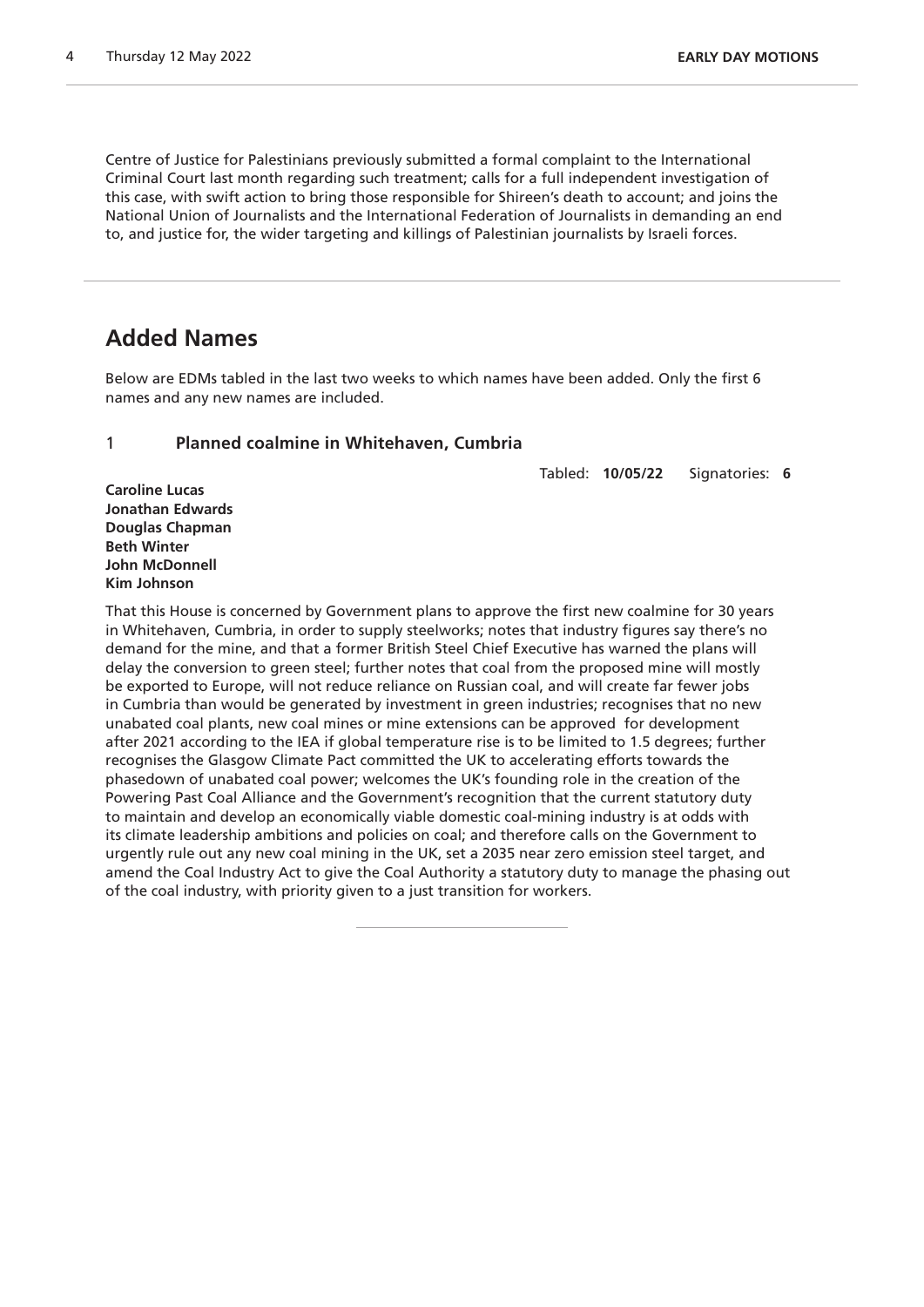# 2 **Green New Deal Bill**

Tabled: **10/05/22** Signatories: **16**

| <b>Caroline Lucas</b>    |                    |                |
|--------------------------|--------------------|----------------|
| <b>Clive Lewis</b>       |                    |                |
| <b>Wera Hobhouse</b>     |                    |                |
| <b>Stephen Farry</b>     |                    |                |
| <b>Nadia Whittome</b>    |                    |                |
| <b>Claire Hanna</b>      |                    |                |
| Dan Carden               | Jonathan Edwards   | Mick Whitley   |
| Ben Lake                 | <b>Beth Winter</b> | John McDonnell |
| <b>Bell Ribeiro-Addy</b> | Kim Johnson        | Claudia Webbe  |

That this House notes the lack of a sufficient and comprehensive Government plan to decarbonise the UK economy in response to the climate and nature emergencies; recognises public support for bolder and faster action; and calls on the Government to support the Green New Deal Bill, formally known as the Decarbonisation and Economic Strategy Bill, which will introduce legally binding targets in line with the UK's commitment to stay within 1.5 degrees of global heating, reverse inequality, protect and restore nature and the environment, implement new measures of progress that prioritise human and ecological wellbeing in line with the recommendations of the Treasury-commissioned Dasgupta Review, change the way Government manages the economy to enable unprecedented investment in the Green New Deal, end any plans to licence new fossil fuel exploration and new coal mining, establish a comprehensive action plan to transform the UK's energy supply, transport system, farming, land management, homes, buildings, green spaces and the way of working, creating millions of good green jobs across the UK, involve communities, trade unions and workers in the development of the plan, ensuring a just transition by prioritising investment in communities excluded from full participation in the economy and those working in today's high-emissions sectors, enhance the democratic power and resources of devolved governments, local authorities and elected mayors, increase democratic ownership in key sectors including energy, water, transport and mail and advance global justice by ensuring finance and technology for the global South and by promoting the Green New Deal globally.

# 3 **Fife Alcohol Support Services Near Fatal Overdose team Corra Foundation funding**

Tabled: **10/05/22** Signatories: **2**

#### **Neale Hanvey John McDonnell**

That this House recognises the tremendous value of the vital drop-in services provided by the teams and volunteers at Fife Alcohol Support Service (FASS) for those affected drug and alcohol dependency; further recognises that the support they offer is provided to communities across the Kingdom of Fife; congratulates the FASS Near Fatal Overdose (NFO) team in securing Corra Foundation funding which will allow them to assist people and their loved ones avoid the tragedy of a drug-related death until 2026; welcomes the opportunity for the NFO team to expand their pro-active and life-saving partnership with the Scottish Ambulance Service in assisting those affected during and after a near fatal overdose; notes the important progress being made to establish new direct-referral pathways and the provision of education to communities and families on the dangers of drugs, prescription drugs and the misuse of alcohol and other substances; and wishes FASS and the NFO team continued success with their approach and their ambition to significantly reduce the devastation of drug and alcohol deaths in Fife.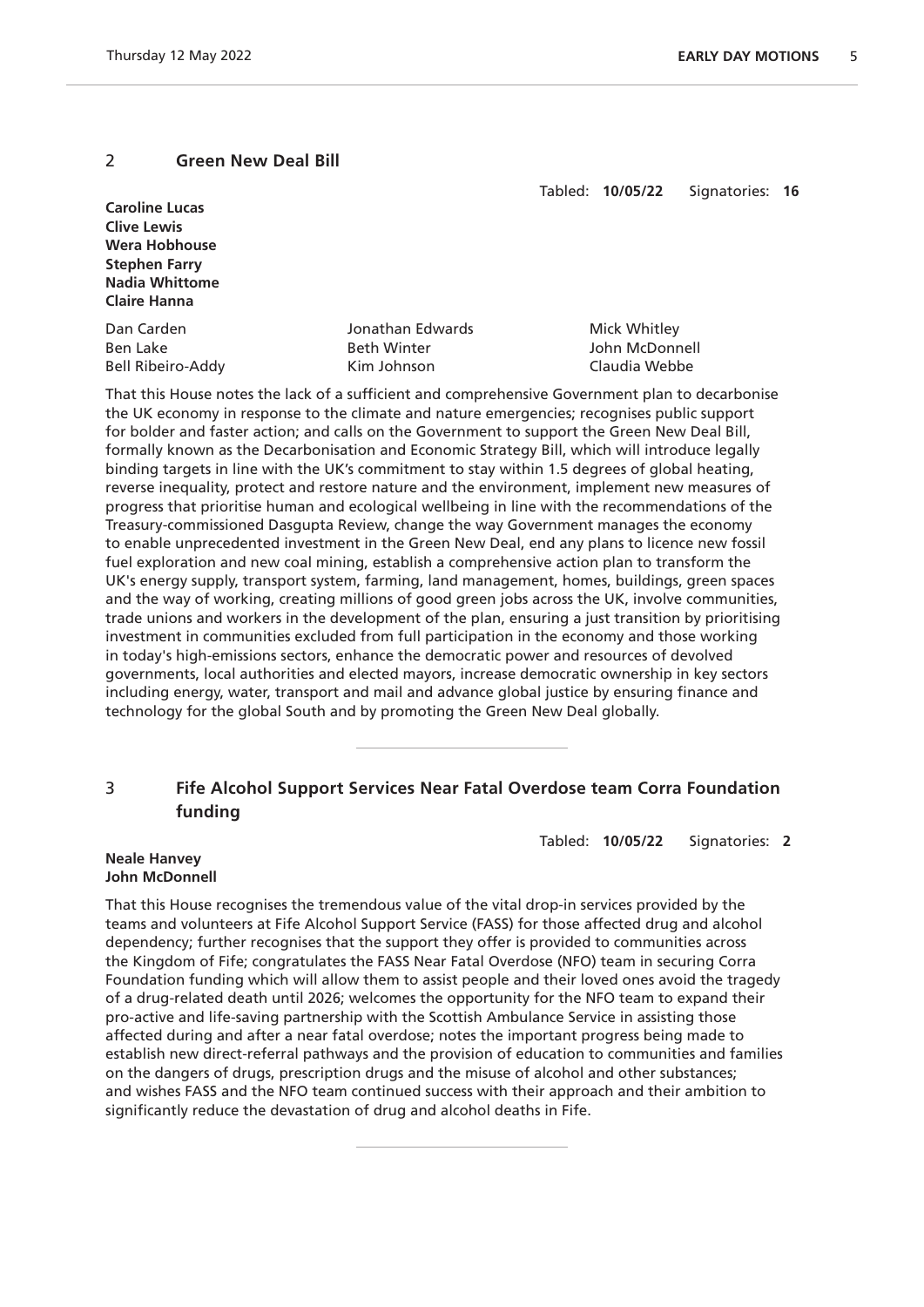# 4 **Tenth Anniversary of the reopening of Maryhill Burgh Halls**

Tabled: **10/05/22** Signatories: **2**

#### **Patrick Grady Patricia Gibson**

That this House congratulates all those involved and connected with the Maryhill Burgh Halls Trust as it celebrates ten years since the historic Maryhill Burgh Halls building was reopened in April 2012; notes the Halls, originally opened in 1878 to serve as a police and fire station and municipal facility, had been marked for demolition after falling into disrepair in the late 20th century; further notes the efforts of the Trust, founded in 2004, to save and re-purpose the building as a community hub and venue; thanks the various Burgh Halls Trustees and volunteers over many years for their efforts, including securing £9.6 million from various sources such as the Scottish Government, Glasgow City Council and the Heritage Lottery Fund to redevelop complex; recognises the Trust's efforts in making arts, local heritage and history accessible through community events, workshops, walking trails, exhibitions and the establishment of the Maryhill Museum; acknowledges the provision of work placements and the development of employability skills as part of the Trust's volunteering, placement, and work experience strategy; commends volunteers, board members, staff, Trust members, visitors, supporters, friends, fellow organisations, and contractors for their tireless work to make this possible; and wishes the organisation well for the next ten years and beyond.

# 6 **P&O Ferries and employment rights**

Tabled: **10/05/22** Signatories: **8**

**Sarah Olney Layla Moran Tim Farron Ed Davey Dan Carden Wendy Chamberlain**

John McDonnell Claudia Webbe

That this House condemns in the strongest possible terms the decision of P&O Ferries to fire 800 staff without notice or consultation with their trade unions, the RMT and Nautilus; demands the immediate reinstatement of the sacked workers; further condemns their replacement with agency workers earning as little as £1.80 per hour; condemns P&O's use of hired private security guards to remove seafarers from their place of work; notes that DP World, the owner of P&O Ferries, received millions of pounds of taxpayers' money during the coronavirus pandemic; calls on the Government to suspend the contracts and licences of DP World and remove them from the Government's Transport Advisory Group; recognises the safety inspections carried out, but asks that the result of these inspections be published in full; and further calls on the Government to bring forward legislation to outlaw fire and rehire practices, strengthen workers' rights, and ensure that operators using UK ports pay seafarers at least the national minimum wage.

# 7 **Melanoma Awareness Month and VAT on sunscreen**

Tabled: **10/05/22** Signatories: **3**

**Patricia Gibson Douglas Chapman John McDonnell**

That this House recognises that May is Melanoma awareness month; understands that melanoma is the most serious type of skin cancer and that that most skin cancers are caused by too much exposure to ultraviolet (UV) rays; is aware that protecting your skin from UV rays is key to lowering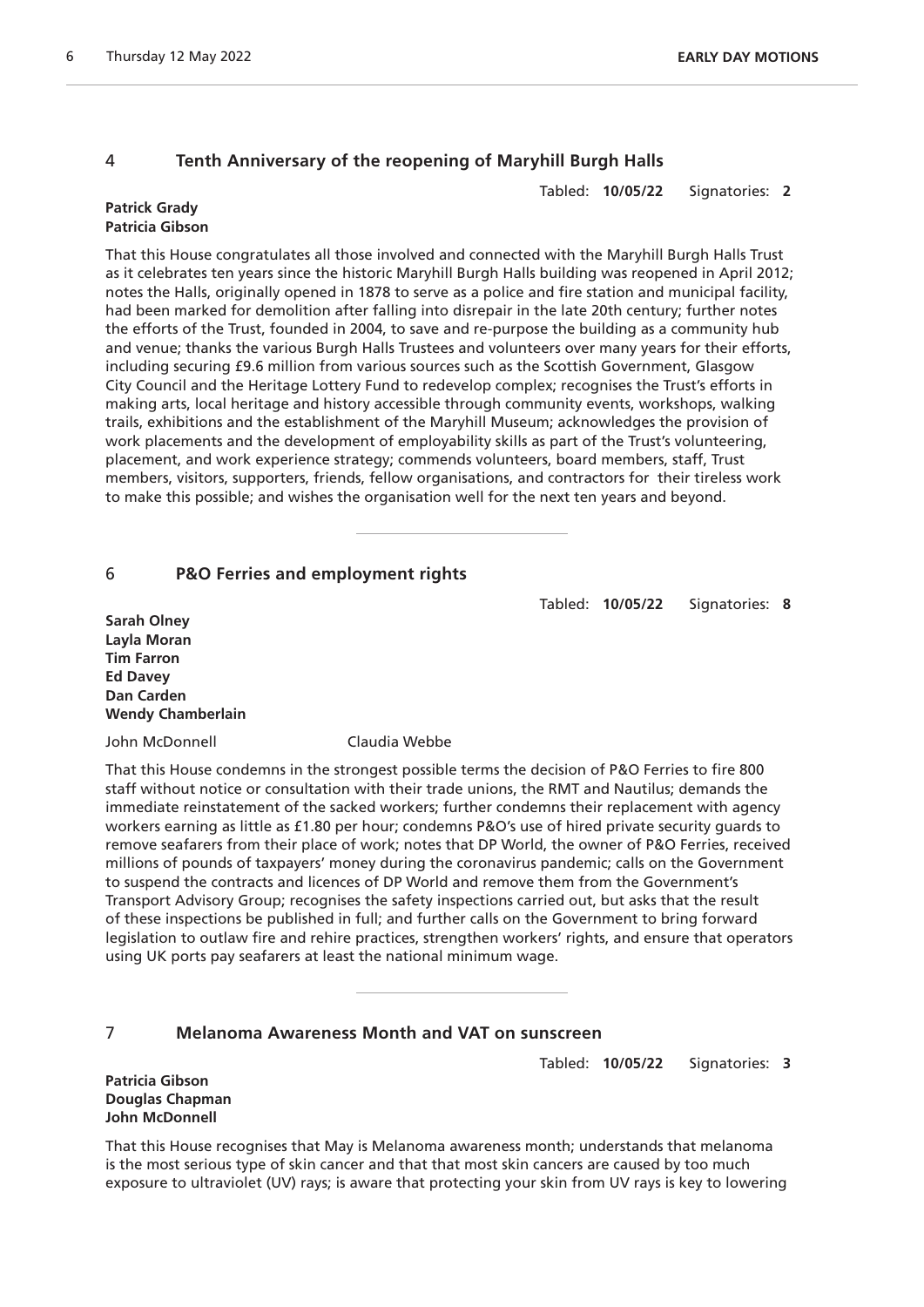the risk of skin cancer; believes that Melanoma awareness month is an opportune time to once again call for sunscreen to be reclassified as an essential healthcare item and therefore be exempted from VAT, given the important role it plays in preventing serious health conditions such as skin cancer; understands that sunscreen is classified as a cosmetic product in the UK and is therefore subject to 20 per cent VAT, which adds around £1.50 to the cost of each bottle; recognises that Cancer Research UK has concluded that being sunburnt once every two years can triple the risk of melanoma skin cancer, and that melanoma skin cancer incidence rates have more than doubled in the UK since the early 1990s; and calls on the Government to therefore take action to remove VAT on this essential product to make it more affordable and to encourage people to protect themselves from the harmful effects of the sun.

# 8 **Abortion time limits and fetal viability**

Tabled: **10/05/22** Signatories: **5**

**Carla Lockhart Sir Jeffrey M Donaldson Jim Shannon Scott Benton Fiona Bruce**

That this House recognises that the current 24-week abortion time limit is based on an outdated understanding of the viability of premature babies; that the latest science on fetal viability has changed substantially since the law was last changed in 1990, and that 22 weeks is now recognised by the British Association of Perinatal Medicine as the point of viability outside of the womb and the point at which doctors are enabled to intervene to save premature babies; that the UK's abortion time limit is later than the majority of countries in the European Union, where the median time limit for abortions on demand or on broad social grounds is 12 weeks; that polling has shown that 70 per cent of British women favour a reduction in the time limit from 24 weeks to 20 weeks or below; and calls on the Government to reflect these changes in fetal viability in abortion law.

# 9 **New acute hospital in West Hertfordshire on greenfield site**

Tabled: **10/05/22** Signatories: **2**

#### **Sir Mike Penning Jim Shannon**

That this House notes that the acute hospital in Watford was the first hospital to be built under the reign of Queen Victoria; further notes that the hospital has since been developed in an ad hoc manner and that the deterioration of its facilities has made it harder for the excellent doctors, nurses and auxiliary staff to carry out their work; notes that there is a lack of affordable parking facilities for staff, patients and visitors as a result of its location next to a Premier League football club; recognises the further pressure put on the hospital's facilities following the closure of acute services at St Albans and Hemel Hempstead which were opposed by the majority of local residents; and calls on the Government to halt the taxpayer-funded redevelopment of the Watford site and welcome the news that £590 million is available for a new acute hospital on a greenfield site that can serve all of the growing population of West Hertfordshire.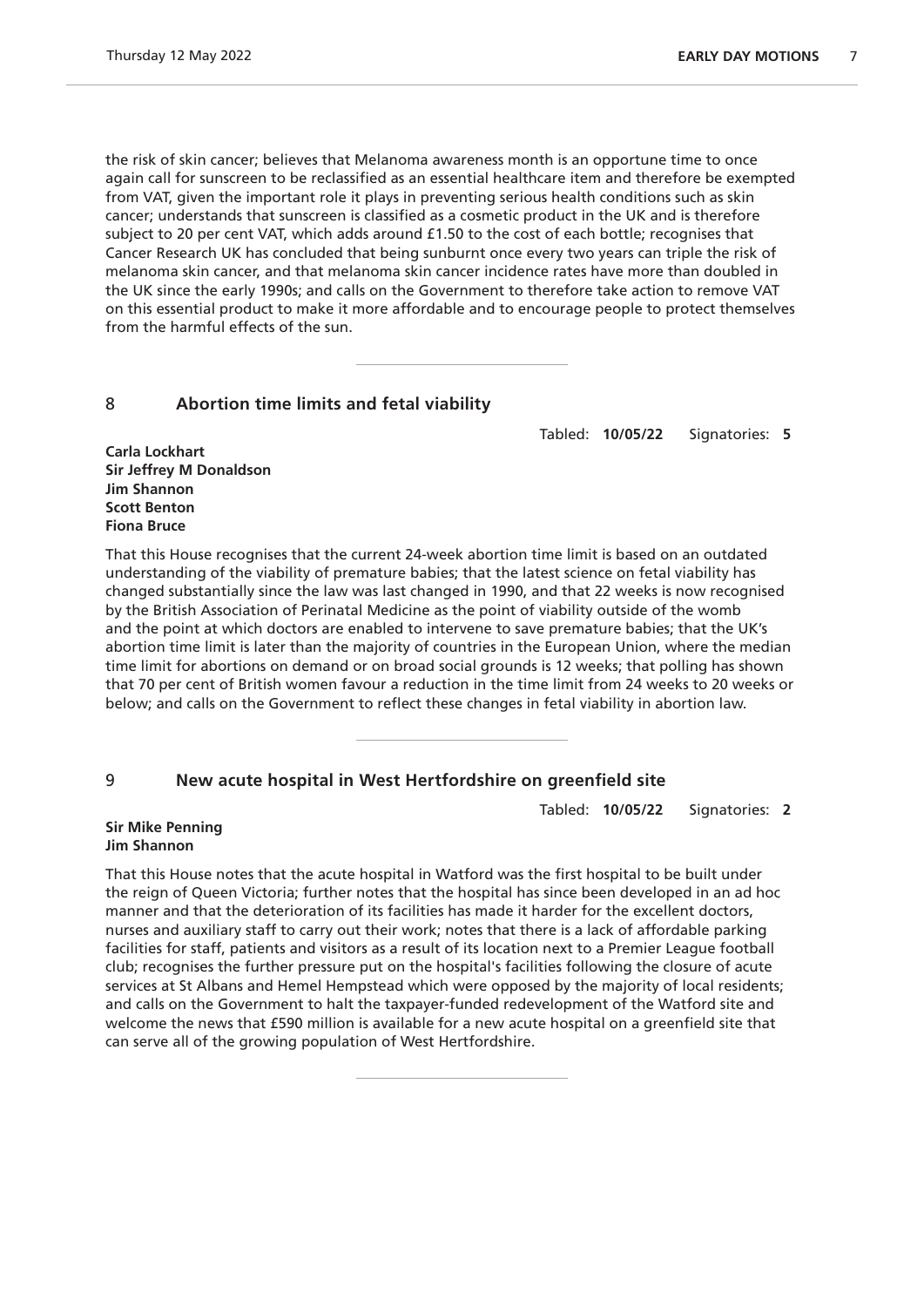# 10 **Votes on Standards Motions**

Tabled: **10/05/22** Signatories: **5**

**Wendy Chamberlain Tim Farron Mr Alistair Carmichael Jim Shannon John McDonnell**

That this House notes the investigation and findings on the Owen Paterson case by the independent Parliamentary Commissioner for Standards and Committee on Standards Report published on 26 October 2021, HC797; is concerned that the former Member was able to cast a vote on a motion relating to his own suspension; recognises that there is a conflict of interest inherent in Members voting on motions relating to their own conduct; notes that the Prime Minister is being investigated by the Privileges Committee in relation to his own conduct in the House; and calls on the Government to urgently bring forward a motion for consideration by the House proposing amendments to Standing Orders to prevent Members voting on motions relating to their own conduct.

# 11 **Veteran homelessness**

Tabled: **10/05/22** Signatories: **7**

**Wendy Chamberlain Layla Moran Tim Farron Ed Davey Douglas Chapman Mr Alistair Carmichael**

Jim Shannon

That this House welcomes the Government's commitment to end veterans' rough sleeping by the end of 2024; recognises the excellent work that organisations such as Alabaré, Launchpad, Riverside and Stoll do in providing veterans with the specialist support they need to address complex needs and promote independent living; and calls on the Government to provide the long-term sustainable funding needed to ensure the provision of specialist supported housing for veterans who are at risk of homelessness.

# 12 **Proportional property tax**

Tabled: **10/05/22** Signatories: **5**

**Grahame Morris Jim Shannon Ian Lavery Bell Ribeiro-Addy Claudia Webbe**

That this House notes the UK cost of living crisis hitting family budgets; expresses concerns that people are unable to meet the cost of housing, food and utilities; believes the public cannot sustain further tax increases and recognises the need for fairer not higher taxes; notes that Council Tax disproportionally penalises deprived communities that have lower wages and property values; calls on the Government to replace Council Tax and Stamp Duty with a Proportional Property Tax securing an average annual saving of £556 as well as lowering taxes for 77 per cent of households; notes the policy supports the current levelling up agenda, benefitting the poorest communities most; further notes that in addition to assisting with the cost of living, a Proportional Property Tax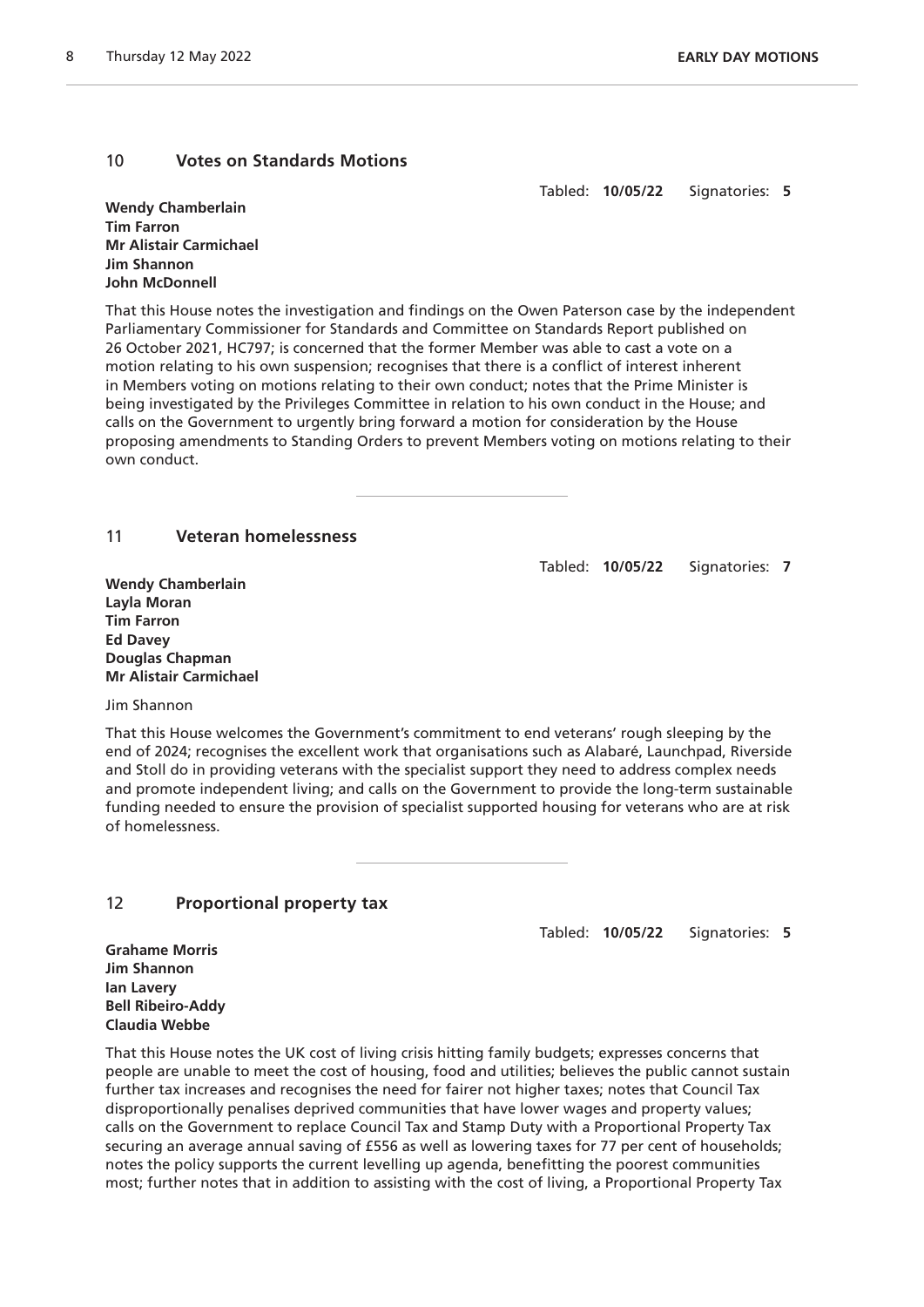would deliver an economic stimulus through increasing incomes in areas experiencing the fastest high street decline; recognises that in areas with an overheated property market, people on low incomes can live in high value properties and therefore welcomes transitional protections to cap any tax increases at £100 a month as well as offering options to defer payment; finally notes that a Proportional Property Tax will help to close regional economic inequalities and would represent the most substantive policy to date in delivering the Government's levelling up agenda.

## 13 **SNP Election results in Midlothian**

Tabled: **10/05/22** Signatories: **2**

#### **Owen Thompson Patricia Gibson**

That this House congratulates the Scottish National Party (SNP) Midlothian Council group on their success in being elected as the largest party following Thursday 6th May's local elections; recognises that the SNP successfully won both the most seats and the most votes, and has therefore secured a mandate to form Midlothian Council's next administration; recognises that the SNP's success in Midlothian reflects the people of Midlothian's desire for a new administration that prioritises local services, a forward-thinking and long-term outlook for Midlothian's future, and meaningful engagement with communities; congratulates the following elected SNP Midlothian councillors: Debbi McCall, Connor McManus, Dianne Alexander, Colin Cassidy, Kelly Parry, Stuart McKenzie, Douglas Bowen, and Ellen Scott; further congratulates all the SNP Midlothian candidates who were not elected, for running fantastic campaigns that engaged the people of Midlothian and highlighted the local issues most important to communities; sincerely thanks voters in Midlothian for putting their faith in the SNP to take on the mantle of running Midlothian Council on their behalf; and wishes the SNP Midlothian Council group the very best in forming an administration and putting Midlothian's needs first.

# 14 **What Were You Wearing exhibition, St Andrews**

Tabled: **10/05/22** Signatories: **4**

**Wendy Chamberlain Layla Moran Tim Farron Jim Shannon**

That this House notes that the What Were You Wearing? art exhibition was displayed in Scotland for the first time at the University of St Andrews in March; understands that the exhibition is a recreation of a number outfits which were worn by people when they were sexually assaulted; further understands that the exhibition aims to challenge the blaming of survivors of sexual assault by recognising that the clothes someone wears are not in any way a substitute for giving consent; commends the StAnd Together initiative, Kara Stewart, Got Consent Coordinator and other University of St Andrews students for organising the exhibition; stands with survivors of sexual assault; and calls on the Government to do more to counter violence against women and girls.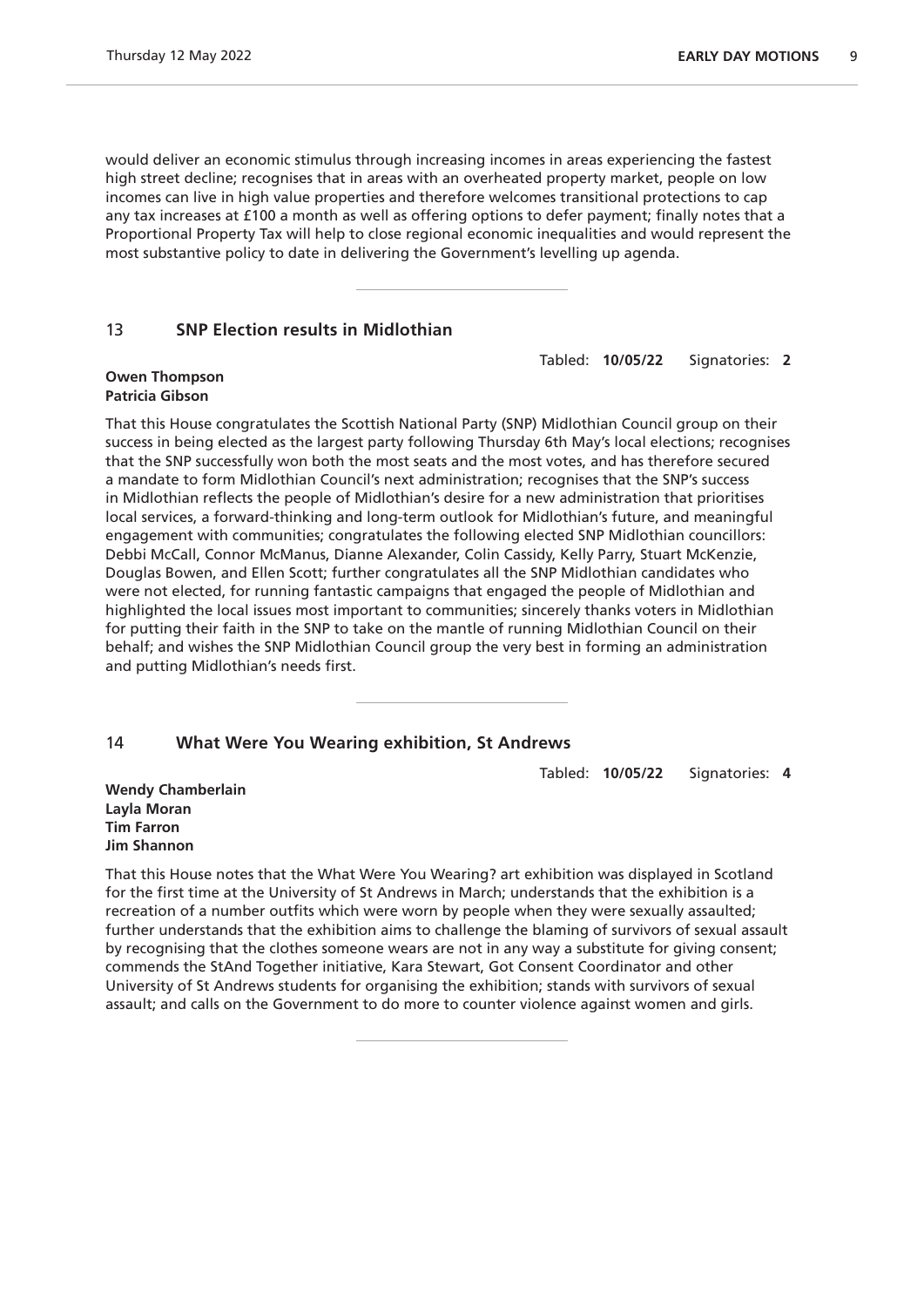# 15 **National Service Veterans Association and the National Servicemen's Alliance**

Tabled: **10/05/22** Signatories: **6**

**Ian Lavery Jim Shannon Jon Trickett Grahame Morris Bell Ribeiro-Addy Claudia Webbe**

This House notes the role played by the National Service Veterans Association and the National Servicemen's Alliance in honouring and remembering the 2.3 million young men conscripted into the British Army under the National Service Act between 1947 and 1963; notes that youngest of those who gave their service under the Act are now 82; further notes that many of the founding objectives of both organisations have been successful, particularly to assist those former National Servicemen disadvantaged by their service, to raise awareness of the service to our county and to seek official recognition; notes that while the organisations have campaigned over many years to see the contribution given to their country by these men recognised by awarding a medal this has not yet come to fruition; supports the organisations ongoing work to see those who undertook national service to be properly recognised; and calls on the Government to right a historic wrong and ensure that medals are awarded to National Servicemen for their work on behalf of our nation.

# 16 **Refuse disposal workers' pay and conditions**

Tabled: **10/05/22** Signatories: **6**

Tabled: **10/05/22** Signatories: **2**

**Zarah Sultana Dan Carden Jonathan Edwards Beth Winter Ian Lavery Claudia Webbe**

That this House notes the recent wave of industrial action from refuse disposal workers, including in Coventry, Rugby, Wealdon, and Brighton; further notes improved pay agreements have been reached to avoid further refuse disposal workers strikes at locations including Northampton and Manchester; notes that refuse disposal workers were rightly recognised as key workers during the pandemic; notes the cost-of-living crisis and the soaring costs of basic necessities such as energy bills, food, and fuel; further notes the significant central government cuts to local authorities over the past 12 years; believes that refuse disposal workers deserve decent wages and terms and conditions; calls on the government to properly fund local authorities, reversing more than a decade of cuts; calls on local authorities to treat trade union reps with dignity and respect; and calls on local authorities to engage constructively with striking refusal disposal workers, bringing forward new deals to meet workers' concerns.

# 17 **25th Anniversary of GalGael**

**Chris Stephens Jim Shannon**

That this House recognises the 25th Anniversary of the founding of an inspiring and life changing community project based in Govan, the GalGael Trust Foundation, which was founded by the late Colin McLeod whose vision for the project is still upheld today; notes that their woodcraft workshop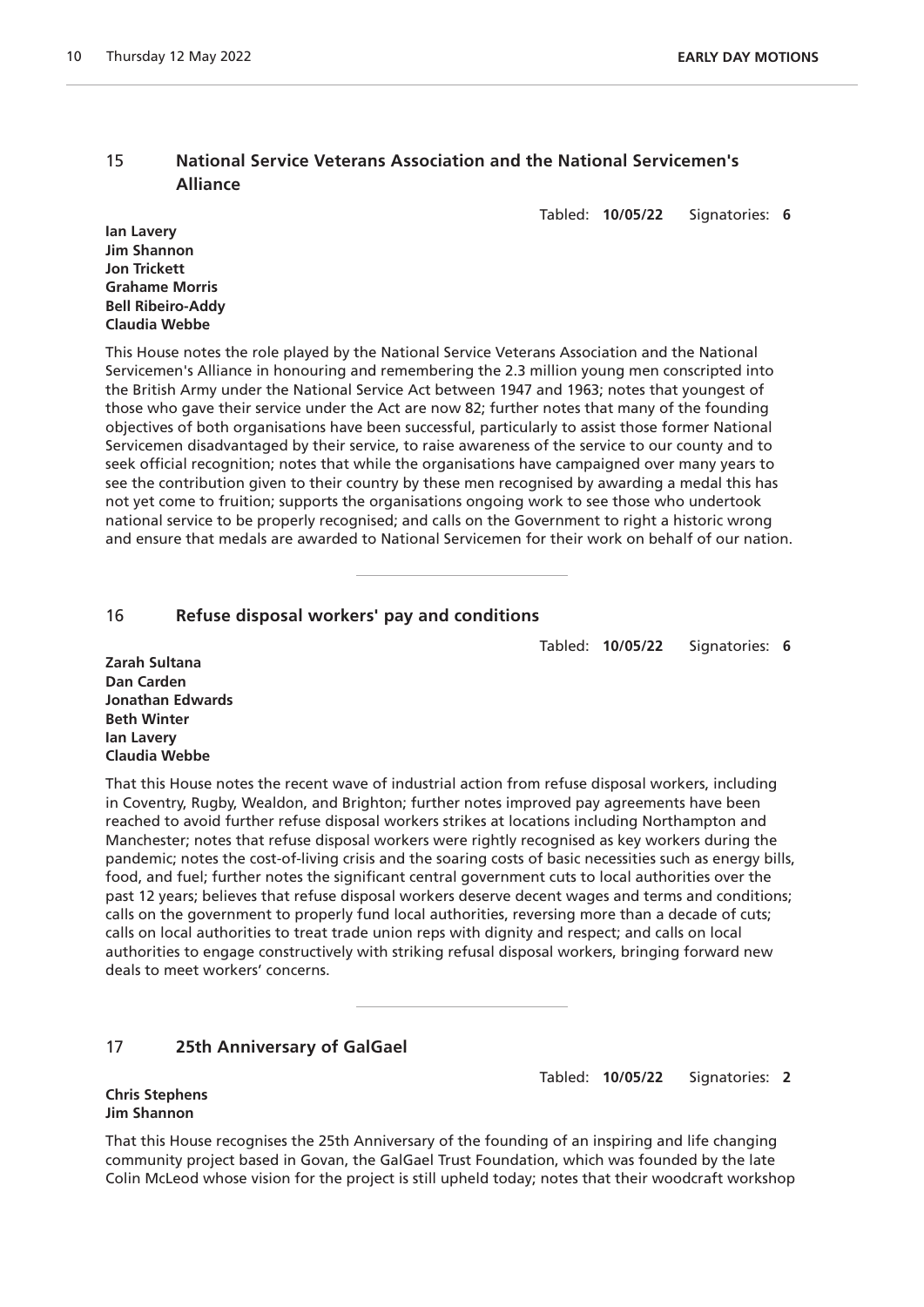maintains the proud Glaswegian traditions of hard work, community spirit and skilled craftwork while changing lives by restoring pride and achievement and developing skills; further notes that GalGael have shown that supporting the long-term unemployed with respect and a creative vision can have more long lasting and profound impact than traditional methods; supports GalGael's efforts to be environmentally proactive by using Scottish timber from landfill as part of a culture within the organisation of respect and positive action; acknowledges that the continued success of GalGael is through it people and the inspiring volunteers and employees working in the heart of their communities; and wishes GalGael and all associated with the charity continued success in the many years to come.

# 19 **Disability Benefit Assessments and the Health & Disability Green Paper**

**Marsha De Cordova Dan Carden Jonathan Edwards Jim Shannon Patricia Gibson Beth Winter**

Ian Lavery Bell Ribeiro-Addy Claudia Webbe

Tabled: **10/05/22** Signatories: **9**

That this House notes that Department for Work and Pensions statistics show that of the 1.5 million Incapacity Benefit claimants who were assessed for Employment Support Allowance (ESA) up until June 2019, 268,000 were found Fit for Work, a proportion of 18 per cent, that between 2013-2020, only 66,000 out of 400,000 requests for Mandatory Reconsideration of an ESA-Work Capability Assessment (WCA) decision resulted in a changed decision, that in 2019-20, 75 per cent of WCA appeals to the independent Tribunal were won by the claimant, that by 2020, of 1.5 million disabled people previously in receipt of Disability Living Allowance who had been reassessed for Personal Independence Payment (PIP), nearly half, 706,473, had seen their entitlement either reduced or disallowed, that of the six million people who have applied for PIP, 2.7m have been refused, a proportion of 46 per cent, that of those going on to lodge a PIP appeal in 2020-21, 31,720, DWP conceded 10,990 appeals before they even went in front of the Tribunal and lost two-thirds of those that were decided there; further notes that while the July 2021 Health & Disability Green Paper does have some useful operational changes, it does not go far enough in remedying DWP's poor quality decision-making and reforming the assessments regimes; and calls on the Government to commit to much more fundamental reform of WCA and PIP assessment in the forthcoming White Paper to guarantee disabled and seriously unwell people receive the social security they need to live on.

# 20 **Covid-19 testing and school exams**

Tabled: **10/05/22** Signatories: **7**

**Munira Wilson Helen Morgan Tim Farron Ed Davey Dan Carden Wendy Chamberlain**

Mr Alistair Carmichael

That this House recognises the impact of the covid-19 outbreak on pupil and staff absences; believes there is potential for further disruption in the coming weeks; commends the tireless work of school leaders, teachers and support staff to ensure schools are as safe as possible for the exam season; yet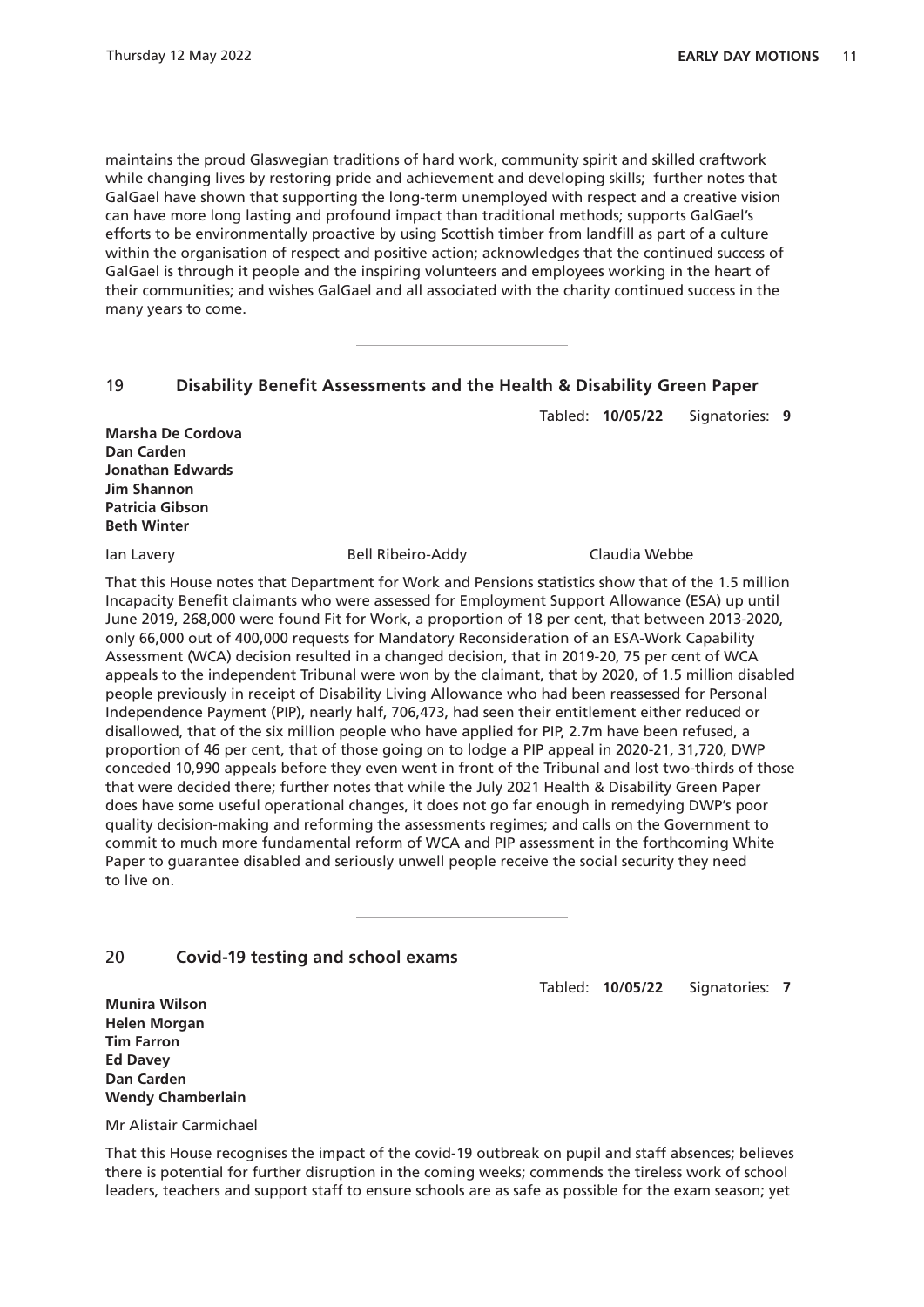notes that schools have been informed by the Department for Education that stocks of lateral flow tests are not to be distributed; calls on the Government to immediately communicate to schools that they can use any stocks of lateral flow tests held locally; and further calls on the Government to make free testing available for all pupils and staff, including exam invigilators, for the next few weeks to cover the essential exam period.

# 21 **Louise Aitchison and domestic violence protection**

Tabled: **10/05/22** Signatories: **2**

#### **Dr Lisa Cameron Jim Shannon**

That this House recognises the truth of abuse and its genuine impact on society; acknowledges that there are hundreds of female deaths, many registered as suicides across the UK and that a significant proportion of these involve cases of domestic abuse; asks the Government to amend how they investigate domestic abuse cases and risks to survivors to utilise specialised frontline responders who are fully trained in handling domestic abuse cases; appreciates the work of professionals including Professor Jane Monckton Smith, who have worked so hard to highlight this issue; acknowledges the Sunday Post campaign to highlight the need for change by Scottish journalist Marion Scott; commemorates the tragedy of East Kilbride's Louise Aitchison whose life was so cruelly taken whilst she had so much to give and live for; and urges the Government to support specialist domestic abuse risk management services, in Louise's and other victims memory to save lives.

# 22 **Local Election results in Oxfordshire**

Tabled: **10/05/22** Signatories: **6**

**Layla Moran Helen Morgan Tim Farron Ed Davey Wendy Chamberlain Mr Alistair Carmichael**

That this House congratulates Lidia Arciszewska, Hugo Ashton, Alaric Smith, Julian Cooper, Jean Conway, Gemma Coton, Laurence Fouweather, David Hingley, Dave Jackson, Natalie King, Katherine Miles, Charlie Maynard, Angus Patrick, Sally Povolotsky, Christopher Pruden, Carl Rylett, Jo Sandelson and Chris Smowton on being elected as Liberal Democrat councillors in Oxfordshire; notes that in West Oxfordshire, a Conservative administration which has lasted more than two decades was toppled; looks forward to the forming of a new, cross-party administration; acknowledges that people across Oxfordshire are fed up of being taken for granted by the Conservatives, and have sent a clear message in these local elections results; and wishes all these councillors the best of luck in serving their constituents and representing their communities over the next four years.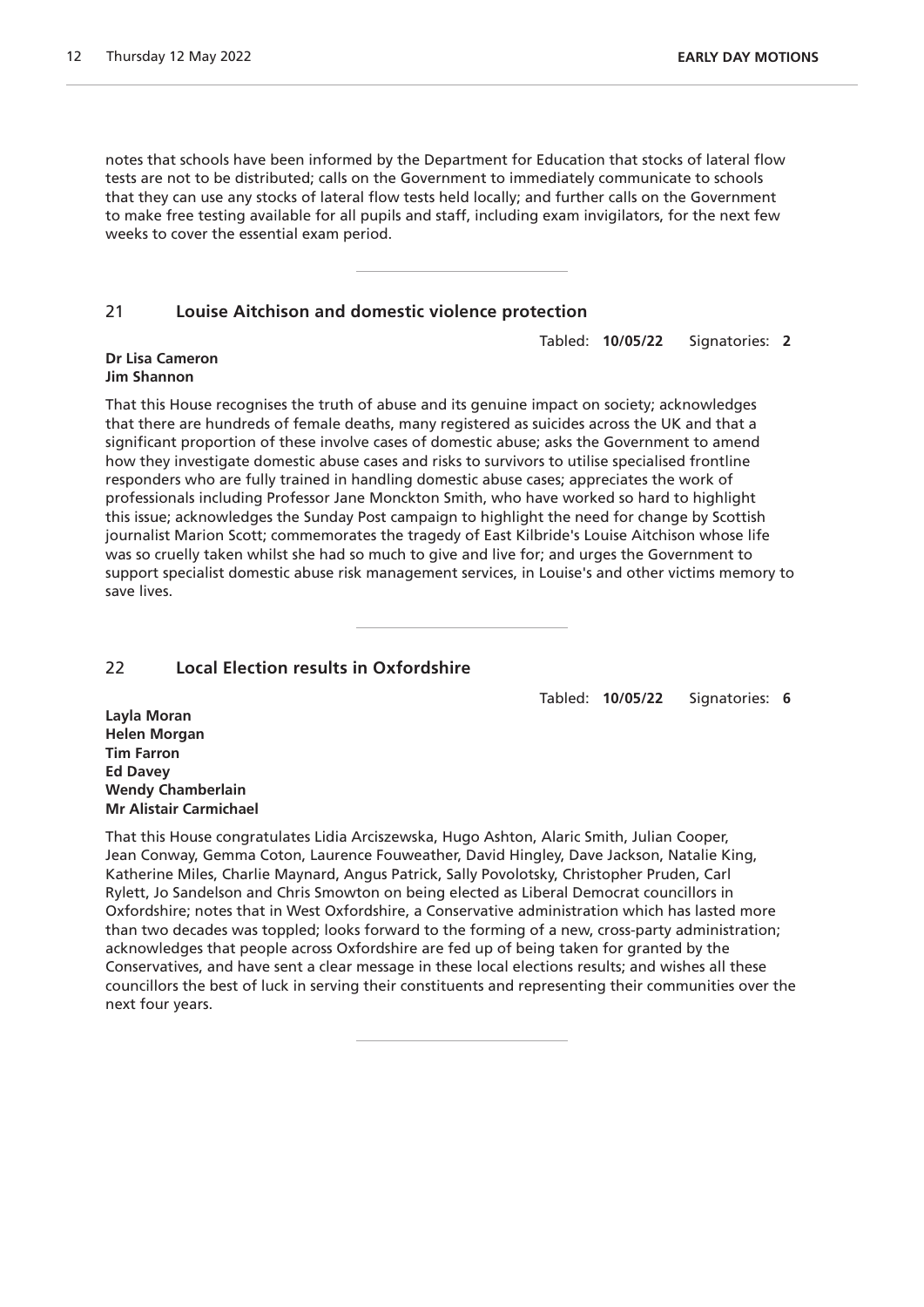# 23 **Talyllyn Railway and John Bate**

Tabled: **10/05/22** Signatories: **5**

**Liz Saville Roberts Ben Lake Hywel Williams Jonathan Edwards Jim Shannon**

That this House congratulates the Talyllyn Railway Preservation Society who, on May 14th 2022, will celebrate 71 years since the society ran the first train on the Talyllyn Railway; recognises that this marked the start of heritage railways as they are known now, with the Talyllyn Railway being the first volunteer run railway in the world; further recognises that railways are nothing without the people who run them and that John Bate has been invaluable in the work of transforming the Talyllyn railway into the world-class tourist attraction it is today; notes that John started volunteering at the railway in 1951, became the railway's first full-time Chief Engineer in 1963, a post he occupied until his retirement in 1994, and has continued to support the railway as an active volunteer; commends John for leading the effort to save the railway after a major landslide near Dolgoch damaged the line in 1957; and celebrates the positive impact John has had on both the Talyllyn Railway and on the wider Heritage Rail Sector.

# 24 **60 years of ENABLE Renfrew**

Tabled: **10/05/22** Signatories: **3**

**Gavin Newlands Jim Shannon Patricia Gibson**

That this House congratulates ENABLE Renfrew on its 60 years of service to the community in Renfrew and throughout Renfrewshire; notes its formation in 1962 by parents of children with learning difficulties in the area; notes its outstanding work in supporting families in the community who value and need the services and support it provides; recognises the decades-long commitment of current and former committee members who have ensured the organisation's long-term success; and further recognises the outstanding contribution by Mr Charlie Newlands, who is no relation to the hon Member for Paisley and Renfrewshire North, over the past 50 years to the work carried out by ENABLE Renfrew as it enters its seventh decade of existence.

# 25 **Roza Salih's election as a Councillor in Scotland**

Tabled: **10/05/22** Signatories: **21**

**Chris Stephens Alison Thewliss Anne McLaughlin Patrick Grady David Linden Carol Monaghan**

Jim Shannon Patricia Gibson

That this House celebrates the huge achievement of Roza Salih, a Kurdish-born, Scottish human rights activist and campaigner who has become the first former refugee to be elected as a local councillor in Scotland; congratulates Roza on her election on May 6 2022 to serve as a councillor for the Greater Pollok ward in Glasgow; welcomes the huge wealth of experience and talent that Roza will bring to the role; recognises her victory will inspire refugees and asylum seekers across the four nations of the UK; acknowledges the historical significance of this moment for Scotland; remembers